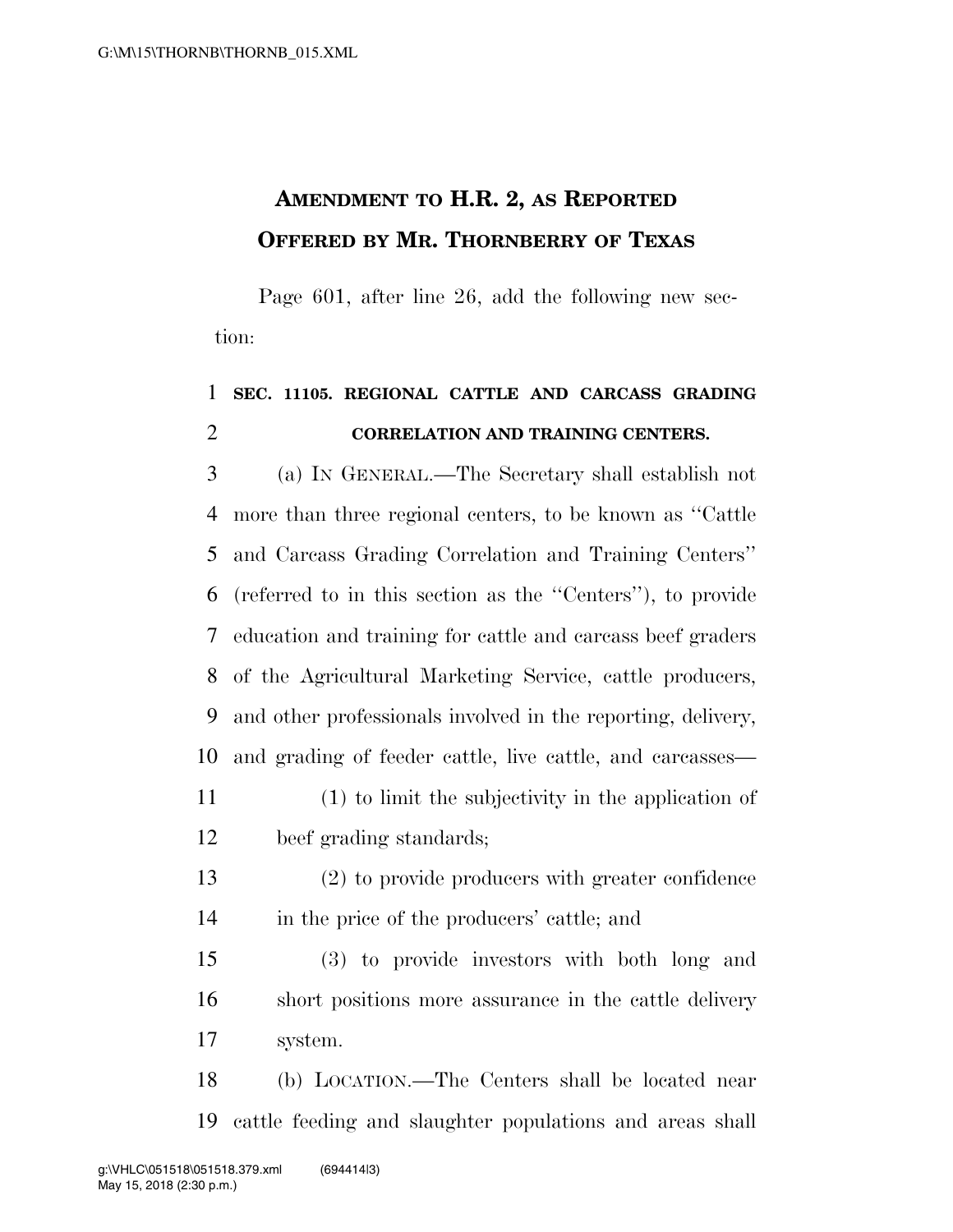be strategically identified in order to capture regional variances in cattle production.

 (c) ADMINISTRATION.—Each Center shall be orga- nized and administered by offices of the Department of Agriculture in operation on the date on which the respec- tive Center is established, or in coordination with other appropriate Federal agencies or academic institutions.

 (d) TRAINING PROGRAM.—The Centers shall offer in- tensive instructional programs involving classroom and field training work for individuals described in subsection (a).

 (e) COORDINATION OF RESOURCES.—Each Center, in carrying out the functions of the Center, shall make use of information generated by the Department of Agri- culture, the State agricultural extension and research sta- tions, relevant designated contract markets, and the prac- tical experience of area cattle producers, especially cattle producers cooperating in on-farm demonstrations, correla-tions, and research projects.

 (f) PROHIBITION ON CONSTRUCTION.—Funds made available to carry out this section shall not be used for the construction of a new building or facility or the acqui- sition, expansion, remodeling, or alteration of an existing building or facility (including site grading and improve-ment, and architect fees). Notwithstanding the preceding